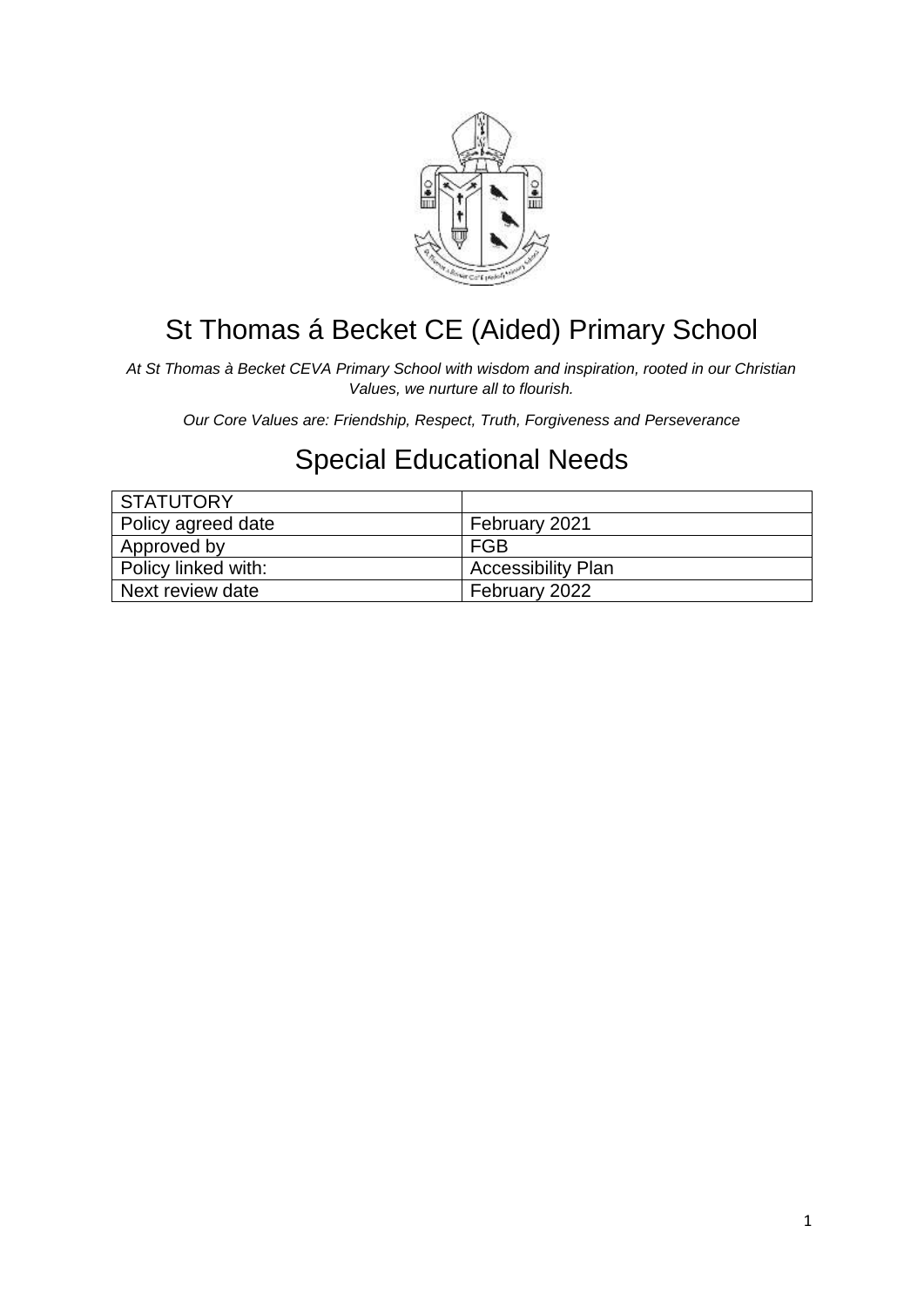## **Aims**

We believe in providing every possible opportunity to develop the full potential of all children in a caring Christian environment. Our aim is that all children with special education needs participate in activities compatible with the efficient education of other children and the efficient use of resources. All children will have the right to a broad and balanced curriculum including extra-curricular activities where appropriate and full access to the National Curriculum. All children are valued and their self-esteem promoted. We work in close partnership with parents/carers who play an active and valued role in their children's education.

## **Definition of Special Educational Needs**

Children have special educational needs if they have a learning difficulty which calls for special education provision (beyond the scope of normal classroom differentiation) to be made to them or if they are gifted and talented. Children have a learning difficulty if they:-

- Have a significantly greater difficulty in learning than the majority of children of the same age or
- Have a disability, which prevents or hinders them from making use of education facilities or a kind generally provided for children of the same age in school.
- Children are deemed gifted and talented if they are working at above the expectations for their year group i.e. beyond the expectations of the year ahead or Consistent with the level of two years ahead.

## **Special educational provision means:-**

Educational provision which is additional to, or otherwise different from, the educational provision made generally for children of this age in schools maintained by the LA, other than special schools in the area.

## **Objectives**

The objectives of the SEND provision are:

- To identify and monitor children's individual needs at the earliest possible stage so that their attainment is raised.
- To plan an effective curriculum to meet the needs of children with special education needs and ensure that the targets set on My Support Plan are specific, measurable, achievable, realistic and time related.
- To involve children in the identification and review of the targets identified in their My Support Plans.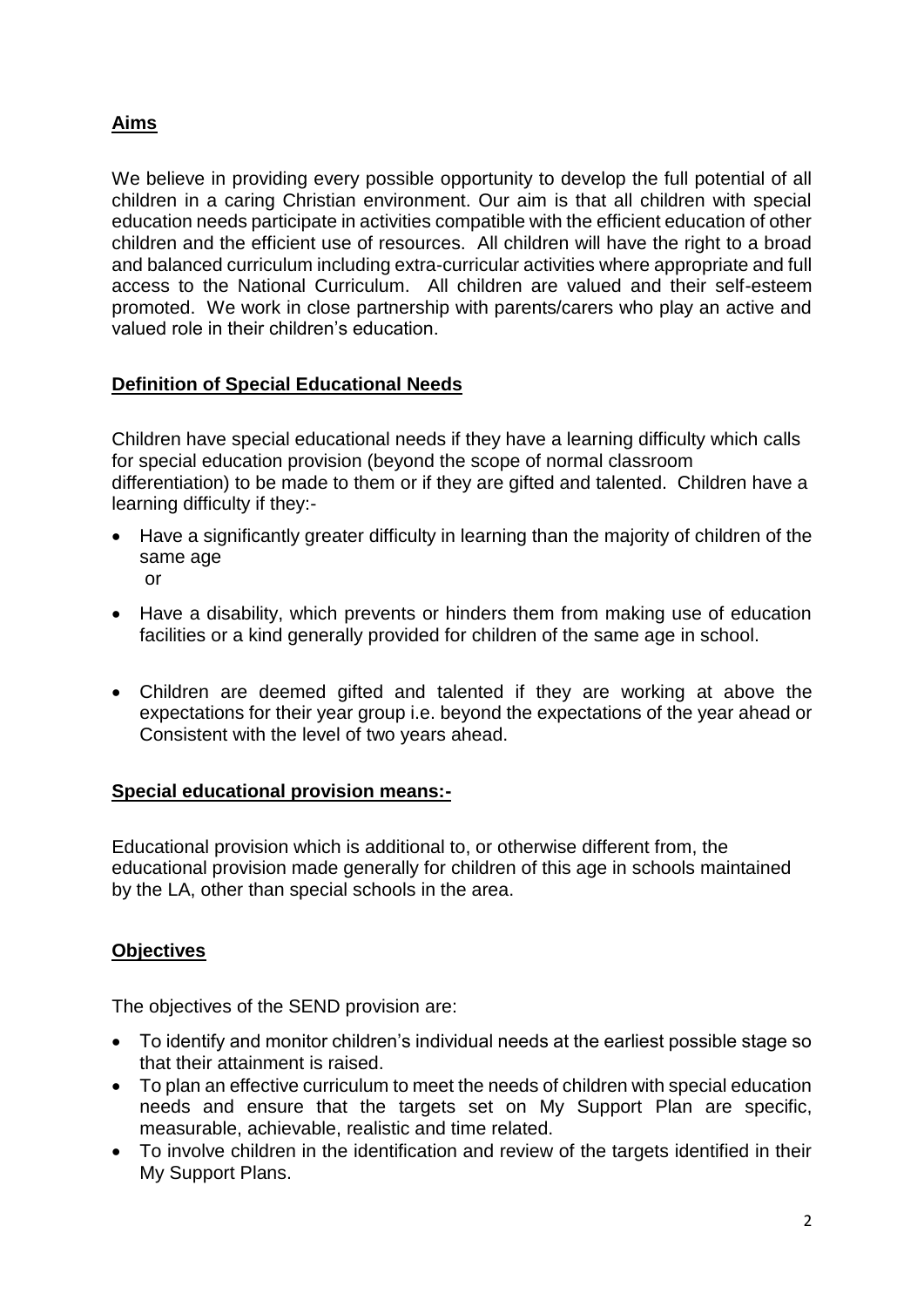- To work in close partnership with parents/carers of children who have special education needs.
- To raise the self-esteem of children having special educational needs acknowledging the progress they have made.
- To ensure that all who are involved with children are aware of the procedures for identifying, supporting and teaching them.
- To monitor the progress of children with SEN.
- To work with the LA to develop Education and Health Care Plans when appropriate.

#### **Supporting Special Educational Needs:**

#### **Identification and assessment arrangements and review procedures**

The school follows the guidance contained in the Wiltshire Indicators of Provision Document. This recommends a graduated approach.

The provision does not assume that there are hard and fast categories of special education need, but recognises that children's needs and requirements fall into four broad areas. These are:

- ❖ Communication and Interaction
- ❖ Cognition and Learning
- Behavioural, emotional and social development
- Sensory and/or physical

#### **Arrangements for co-ordinating provision for children with special educational needs.**

Where possible we will try to meet every child's needs within the classroom through ensuring that our planning, teaching and approaches meet the needs of the majority of the children in our school. However, where there is unsatisfactory progress, the class teacher will consult the SENCO.

#### **Concern**

Where a possible SEN is identified the child will be noted as concern. A One Page Profile will be completed, with the child outlining the support required to enable them to access the full curriculum successfully and to make progress.

If after 1 or 2 terms, the child is still not making sufficient progress, upto 3 individual targets will be added to the One Page Profile. These targets will be reviewed 3 times a year with parents and the child. These targets are to measurable and achievable and linked to specific interventions and support the child will receive.

#### **My Support Plan**

If despite additional targeted support, progress is not being made it may be necessary to make provision which is additional to, or different from, that which is already provided. It may be that the child:-

- Makes little or no progress even when teaching approaches are targeted to their particular needs.
- Shows signs of difficulty in developing skills in literacy or mathematics.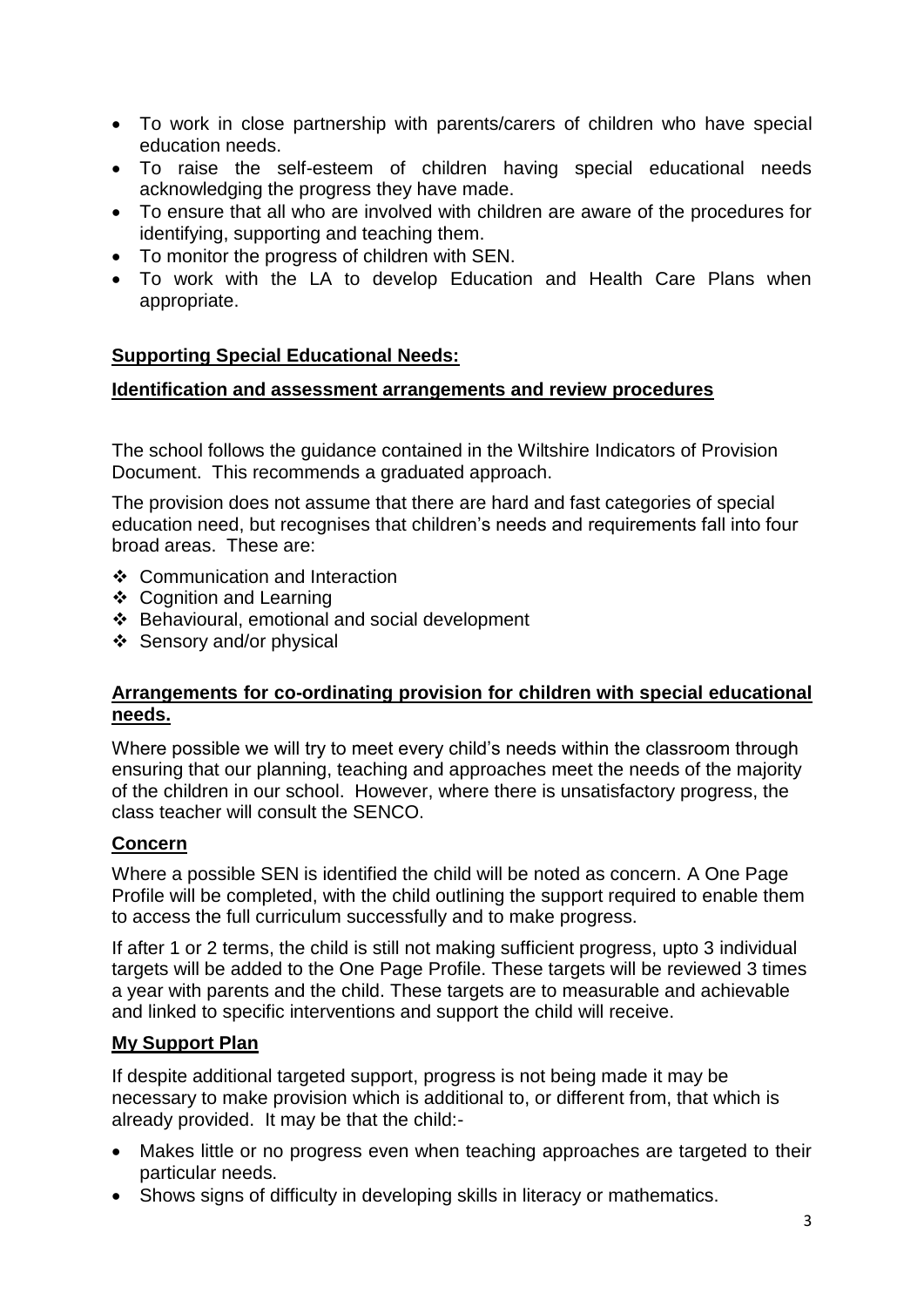- Shows persistent signs of emotional or behavioural difficulties, which are not addressed through the behaviour and discipline approaches, used in school.
- Has physical or sensory problems and despite specialist equipment still makes little or no progress.
- Has communication and/or interaction difficulties which leads to them making little or no progress.

The teacher and Senco will review the strategies and approaches that are currently being used and the way these might be developed. Where this review leads to the conclusion that the child needs help over and above that which is normally available within the class this will be addressed through a My Support Plan. This incorporates the One Page Profile and previous targets but requires further and often more long term support.

We will seek additional information from the parents, and in some cases, outside agencies, who may be involved with the child. When we have all the available information we will consider with the parents and the child the next strategy for action. This will involve negotiating and discussing a My Support Plan with the child, parents, teacher and SENCO. Children will normally be involved in discussing, constructing and reviewing their own My Support Plans.

A My Support Plan will provide for:-

- Short-term targets.
- The teaching strategies.
- What provision we will make.
- How we will judge progress (success criteria).
- Any outcomes after a review.

All My Support Plans are reviewed regularly with parental consultation.

For some children it will be necessary for them to spend time in individual or small group work or being withdrawn from the classroom for specific, timed activities related to the needs identified in their My Support Plans. This may be delivered by the teacher or teaching assistant and will complement classroom work so that the skills, knowledge and understanding will be transferred to the classroom. The SENCO will oversee this provision to ensure it meets the objectives of this policy. Teaching Assistants (TAs) work in close co-operation with the class teacher and help to facilitate the implementation of the My Support Plan.

The Teaching Assistant will work in the classroom or quiet area either with individuals or in a small group, to help them organise, discuss or carry out a task.

Close links are maintained with the LA support services in order to ensure that the school makes appropriate provision for children with special educational needs. Where it is necessary to contact outside agencies, the SENCO will make the necessary arrangements and inform parents accordingly. These agencies may include the local learning support team, speech therapist, behaviour support team, social services and health professionals. Any or all of these agencies may be involved in the construction, delivery or review of targets set in children's My Support Plan in order to ensure children's attainment is raised.

Staff will be trained in specific areas identified to enhance support for SEN.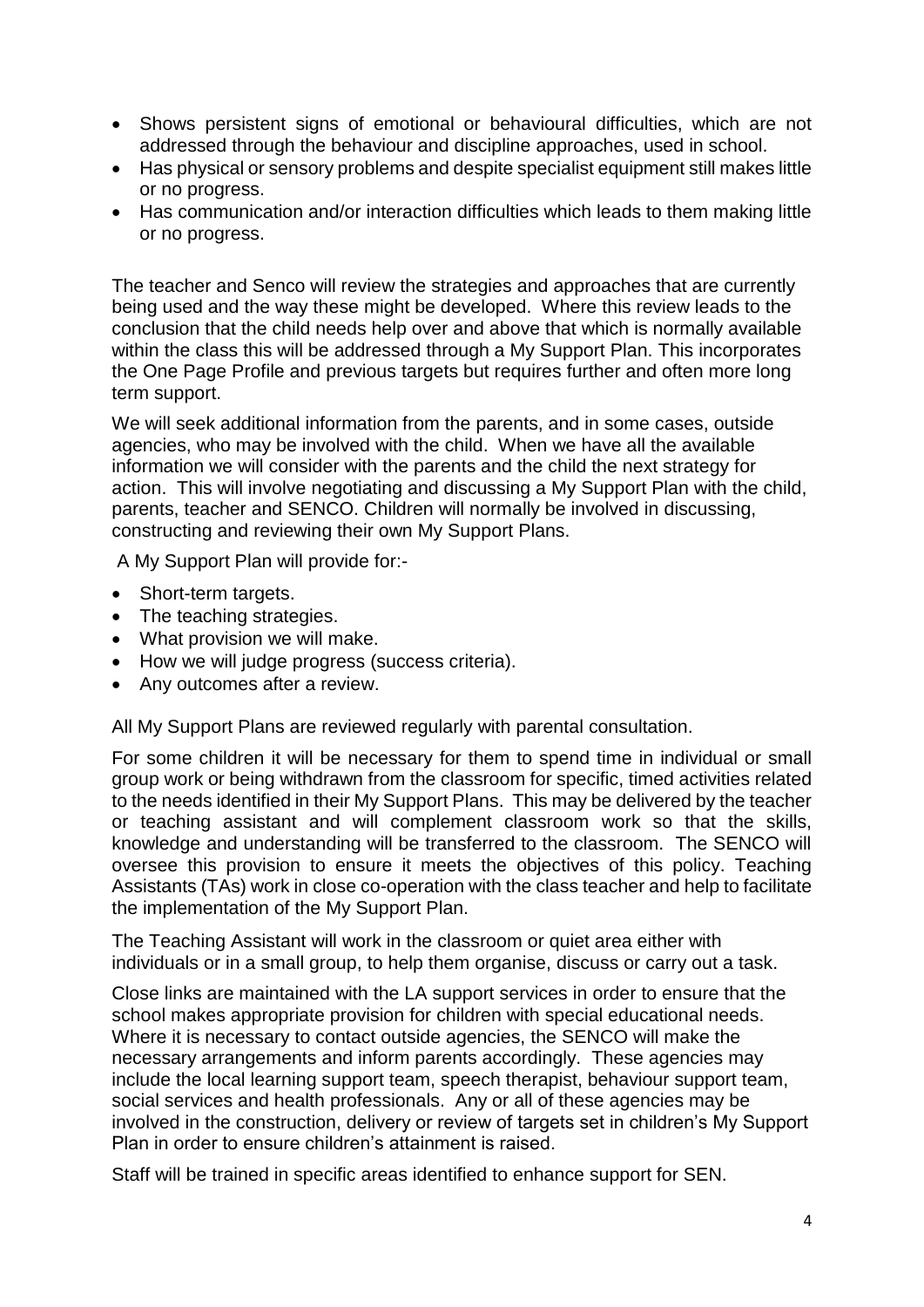## **Education and Health Care Plan (EHCP)**

Where, despite significant targeted intervention, the child still makes little or no progress in the areas identified, we will discuss with the parents of the child and the need for us to approach the LEA to request an EHCP.

This may or may not result in the LA an EHCP. Where a child has an EHCP we will carry out an annual review which parents, child, outside agencies, SENCO, and where possible, the class teacher, will be invited to attend.

## **Gifted and Talented**

At St Thomas à Becket CE (Aided) School we are committed to an ethos of high expectation for all and we aim to develop the full potential of each child. As with other special needs, we will identify individual strengths through ongoing observation, testing, professional judgement, collation of evidence and discussion with parents and child.

Where children are identified as working at Above the expectations for their year group i.e. beyond the expectations of the year ahead or Consistent with the level of two years ahead they will be included on the Gifted and Talented register and an outline of how their needs are to be met will be made.

It is usually possible with mixed age classes for very able pupils to be challenged by working with children from a higher year group, through the differentiation and extension activities provided for these children. This may be the method referred to on the register. Where children are in the highest year group in the class (and this always happens in Year 6) more specific teaching and learning provision will be identified.

#### **Roles and responsibilities**

#### **Governor's role**

The governing body of a community, voluntary or foundation school must:

Do its best to ensure that the necessary provision is made for any child who has special educational needs:

- Ensure that where the 'responsible person' the Head teacher or the appropriate governor – has been identified or been informed by the LEA that a child has special educational needs, those needs are made known to all who are likely to teach them or work with them in school.
- Ensure that teachers in the school are aware of the importance of identifying and providing for those children who have special educational needs.
- Consult the LEA and the governing bodies of other schools when it seems to be necessary or desirable in the interests of co-ordinated special education provision in the area as a whole.
- Ensure that a child with special education needs joins in the activities of the school together with children who do not have special educational needs, so far as is reasonably practical and compatible with the child receiving the special educational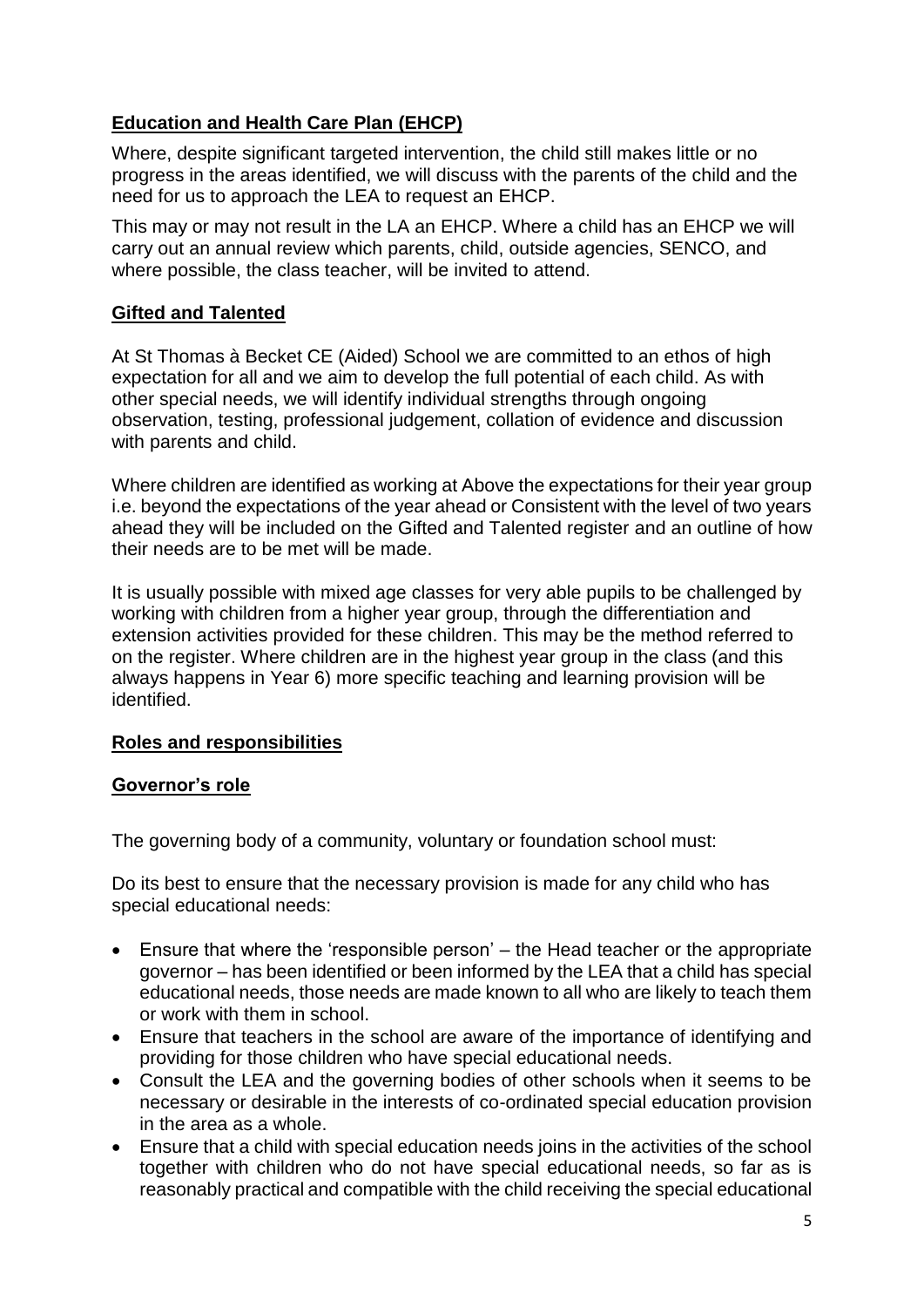provision their learning needs call for, the efficient education of the children with whom they are educated, and the efficient use of resources.

- Report to parents on the implementation of the school's policy for children with special education needs (via School Website).
- Have regard to the Special Educational Needs Code of Practice when carrying out its duties toward all children with special education needs.
- Ensure that parents are notified of a decision by the school that SEN provision is being made for their child.

The governors play an important role in ensuring that:

- They are fully involved in developing and monitoring the school's SEN Policy.
- They are up-to-date and knowledgeable about the school SEN provision, including how funding, equipment and personnel resources are deployed.
- The quality of SEN provision is continually monitored by SEN Governor.
- Value for money review of our Special Educational Needs funding.

## **SENCO**

The SENCo, Mrs Claire Goddard, working alongside Mrs Lisa Meridith, will oversee all aspects of SEN in school. This will involve:

- Day to day operation of the special educational needs policy.
- Providing advice to staff and liaising with them on the completion of My Support Plans.
- Working alongside staff in assessing children's needs and ensuring that children make progress.
- Overseeing and maintaining specific resources for special education needs.
- Liaising with outside agencies.
- Contributing to the in-service training of staff.
- Monitoring, evaluating and reporting on provision to the governing body in conjunction with the designated responsible person.
- Managing teaching assistants.
- Liaising alongside the class teacher with parents of children with special educational needs.
- Ensure good transition between schools for children with SEN to ensure transition is as smooth as possible.

## **Admission arrangements**

Normal admission arrangements apply as per the school policy. We strive to be a fully inclusive school. All children will be treated accordingly to their needs in line with the school's policy for equality and opportunity. No child will be denied admission because of his or her creeds, race, physical ability or academic attainment. Where a child has a particular need e.g. wheelchair access, the governors will make every effort to ensure the child's needs are fully met. If a child is transferring into school with an Education and Health Care Plan or has been receiving extra support in their previous school, the continuation of this support will be negotiated with the LA to ensure their